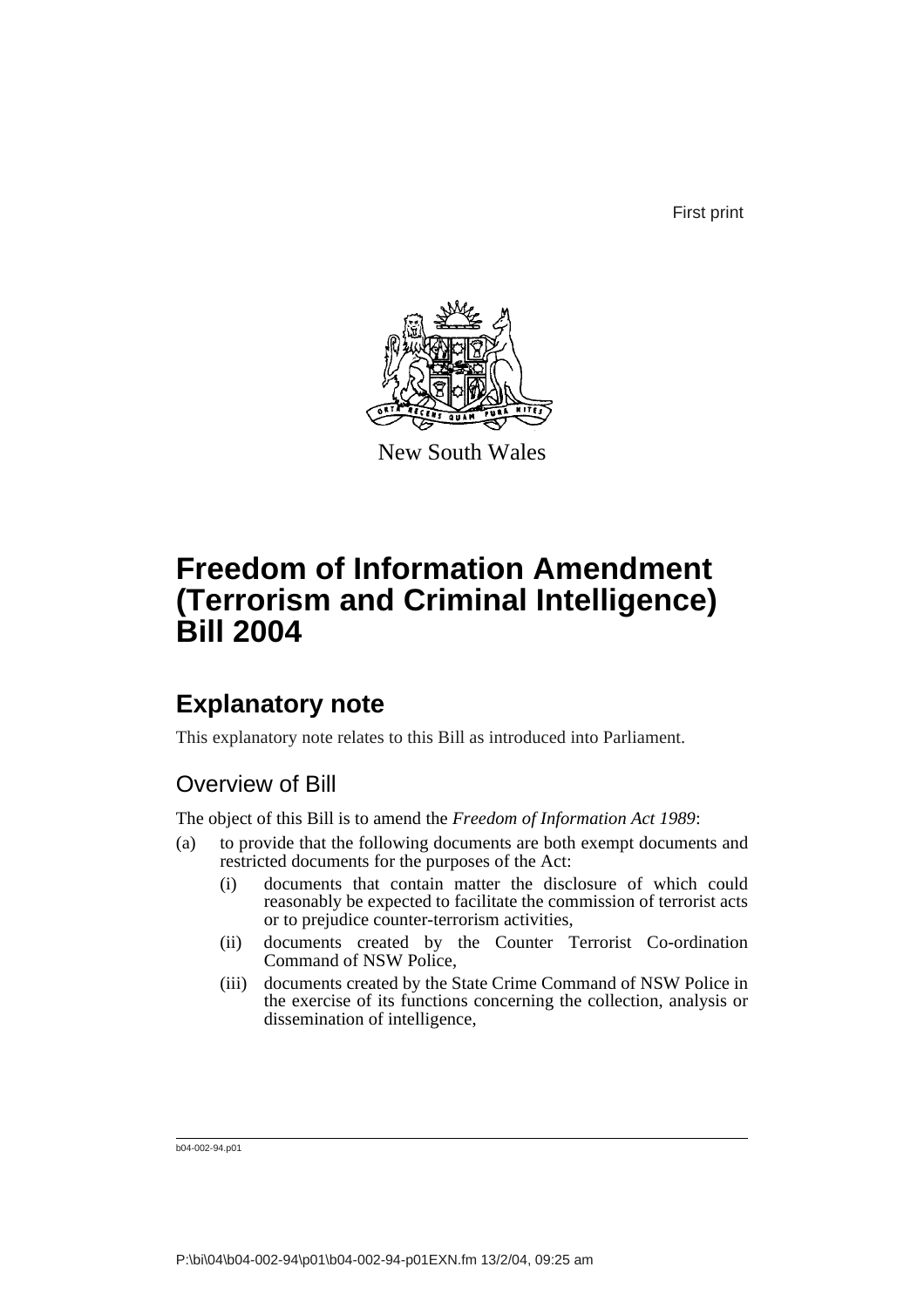Explanatory note

- (iv) documents created by the Corrections Intelligence Group of the Department of Corrective Services in the exercise of its functions concerning the collection, analysis or dissemination of intelligence, and
- (b) to provide that the New South Wales Crime Commission is exempt from the operation of the Act in relation to the exercise of its investigative and reporting functions.

#### Outline of provisions

**Clause 1** sets out the name (also called the short title) of the proposed Act.

**Clause 2** provides for the commencement of the proposed Act on a day or days to be appointed by proclamation.

**Clause 3** is a formal provision that gives effect to the amendments to the *Freedom of Information Act 1989* set out in Schedule 1.

#### **Schedule 1 Amendments**

**Schedule 1 [2]** amends clause 4 of Part 1 of Schedule 1 to the *Freedom of Information Act 1989* to provide that documents created by the Counter Terrorist Co-ordination Command of NSW Police are exempt documents for the purposes of that Act. As the exemption is to be located in Part 1 of Schedule 1, this will result in such documents also being restricted documents for the purposes of the Act. A restricted document cannot be disclosed by an agency under the Act if the Minister administering the Act has certified that it is a restricted document.

**Schedule 1 [3]** amends clause 4 of Part 1 of Schedule 1 to the Act to provide that documents created by the State Crime Command of NSW Police in the exercise of its functions concerning the collection, analysis or dissemination of intelligence are exempt documents for the purposes of that Act. **Schedule 1 [1]** makes a minor amendment to clause 4 to reflect that the Information and Intelligence Centre of NSW Police has been disbanded. Its intelligence functions have now been moved to the State Crime Command.

The amendment also provides that documents created by the Corrections Intelligence Group of the Department of Corrective Services in the exercise of its functions concerning the collection, analysis or dissemination of intelligence are exempt documents for the purposes of the Act.

As these exemptions are to be located in Part 1 of Schedule 1, such documents will also be restricted documents for the purposes of the Act.

Explanatory note page 2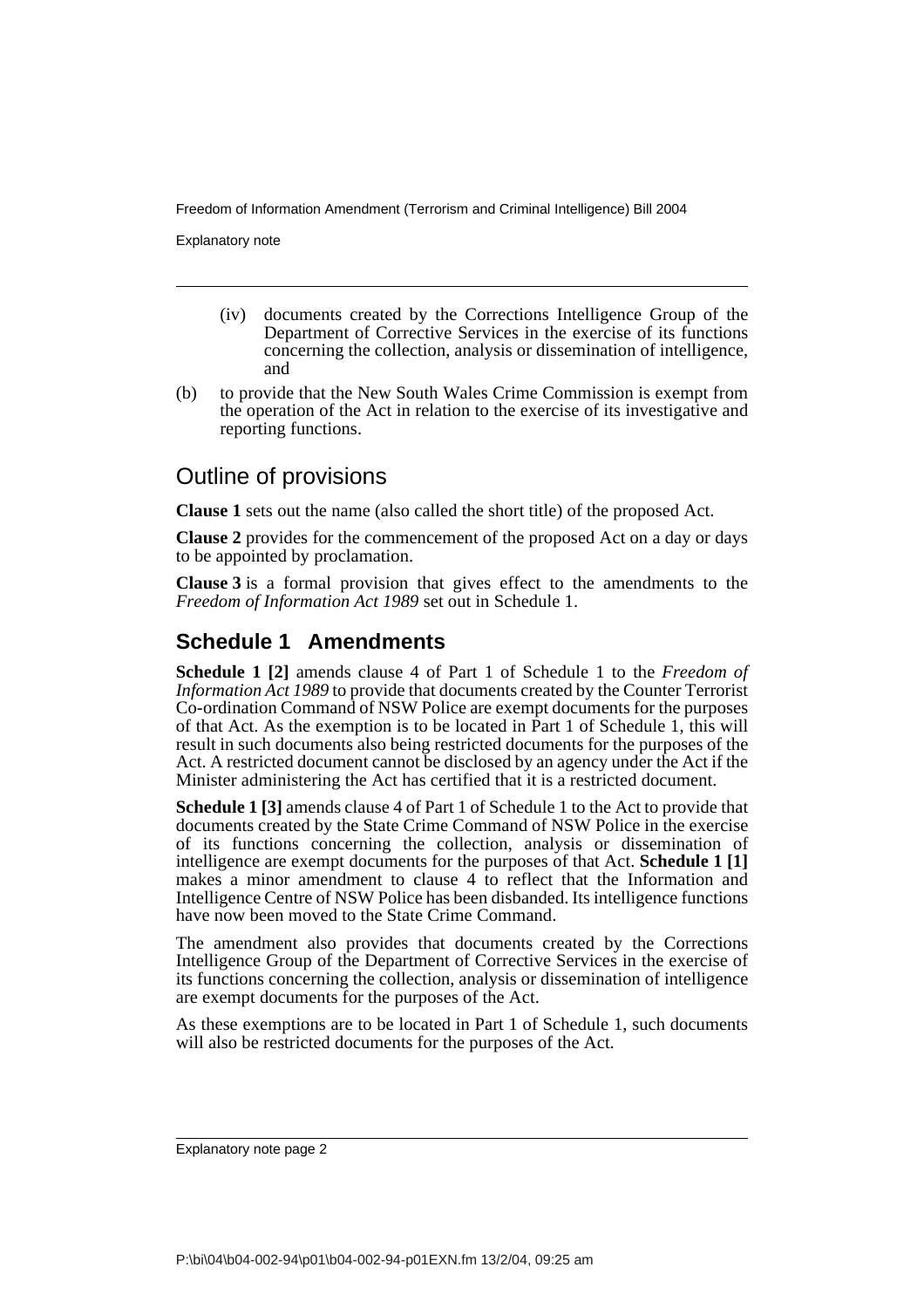Explanatory note

**Schedule 1 [4]** inserts a new clause 4A in Part 1 of Schedule 1 to the Act. The new clause provides that a document will be an exempt document if it contains matter the disclosure of which could reasonably be expected:

- (a) to facilitate the commission of a terrorist act, or
- (b) to prejudice the prevention of, preparedness against, response to, or recovery from, the commission of a terrorist act.

The expression *terrorist act* is defined to have the same meaning as it does in the *Terrorism (Police Powers) Act 2002*. As this exemption is to be located in Part 1 of Schedule 1, such documents will also be restricted documents for the purposes of the Act.

**Schedule 1 [5]** amends Schedule 2 to the Act to provide that the New South Wales Crime Commission is exempt from the operation of the Act in relation to the exercise of its investigative and reporting functions.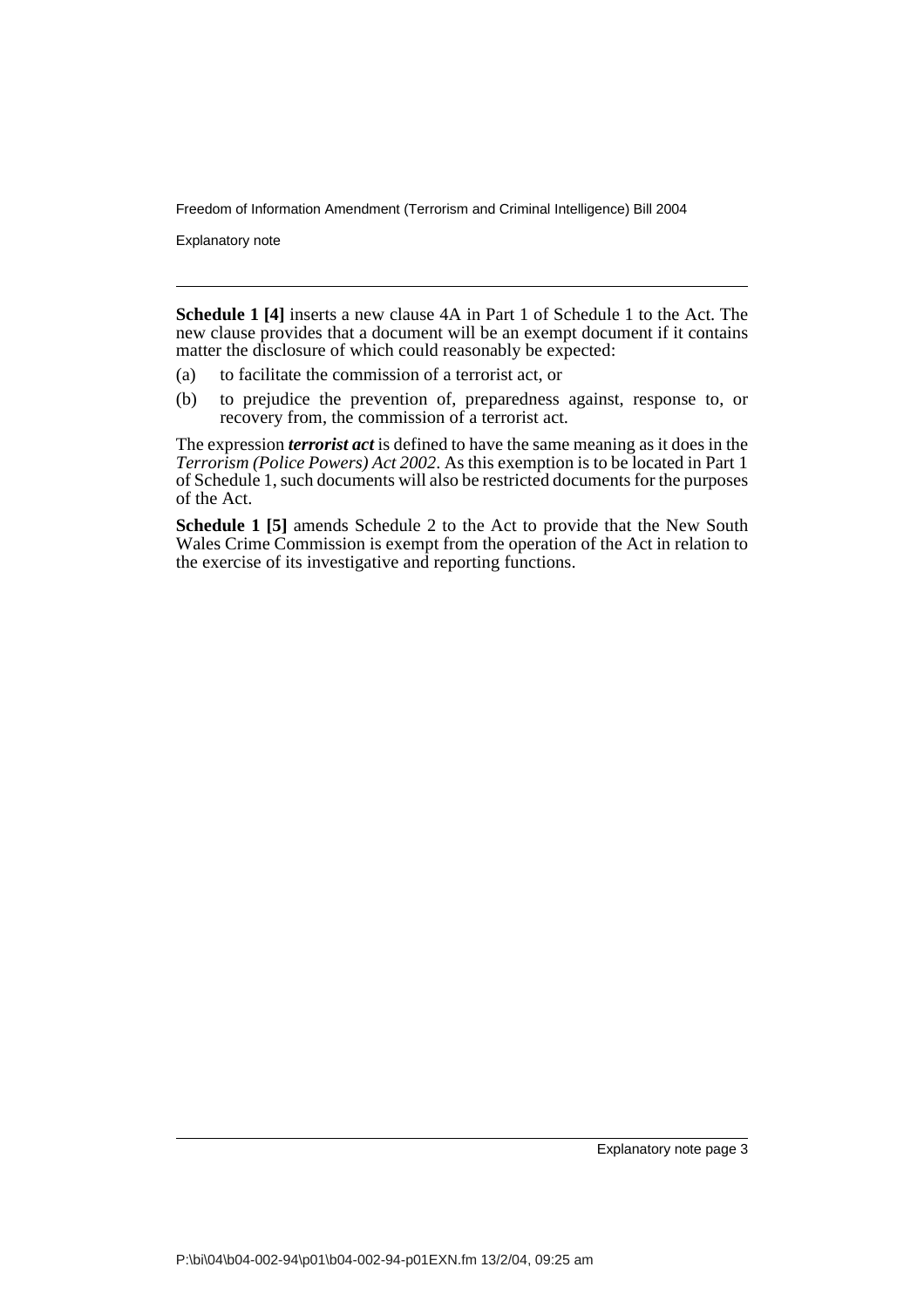Explanatory note

Explanatory note page 4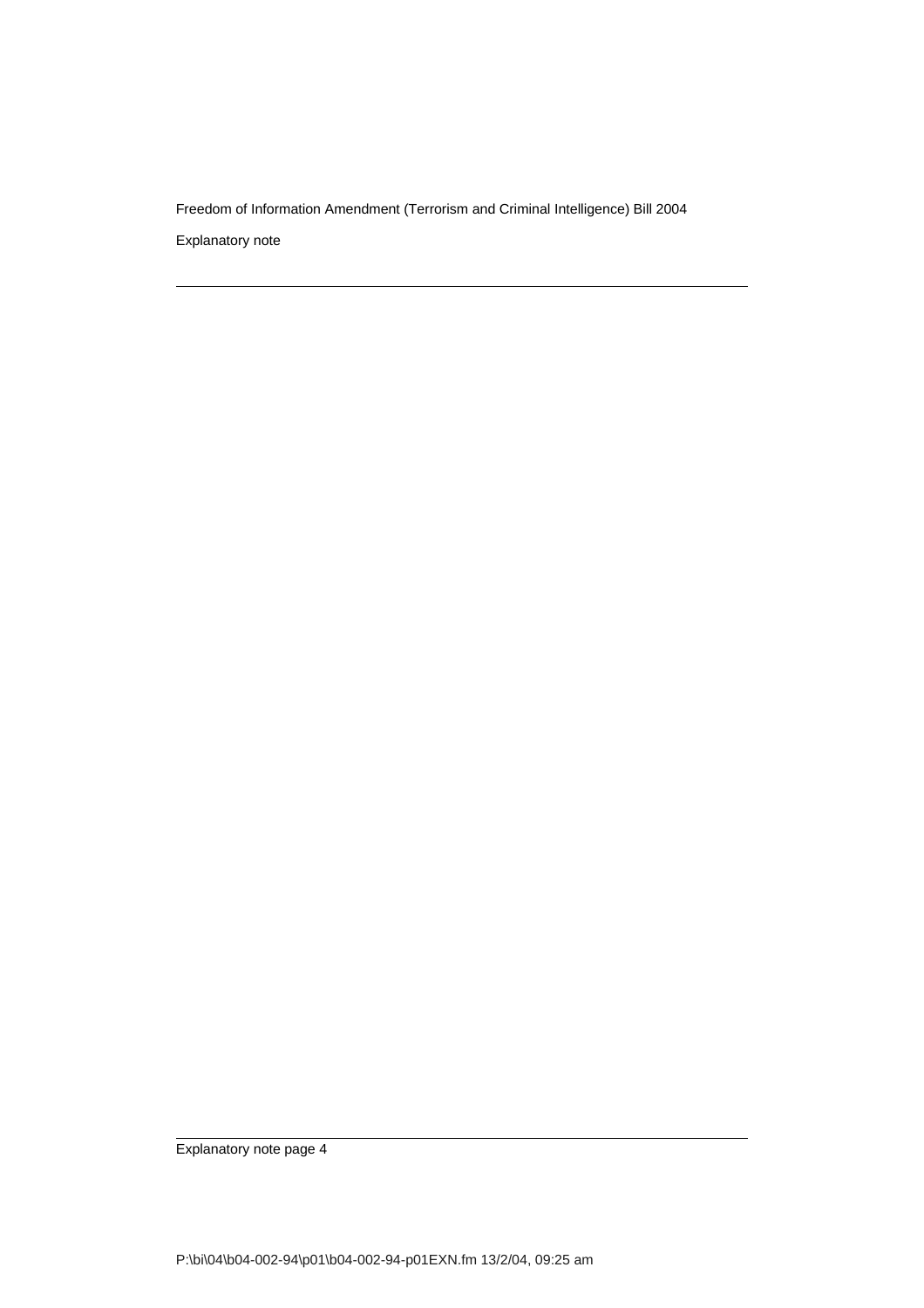First print



New South Wales

# **Freedom of Information Amendment (Terrorism and Criminal Intelligence) Bill 2004**

### **Contents**

|                                                     | Page          |
|-----------------------------------------------------|---------------|
| Name of Act                                         |               |
| 2 Commencement                                      |               |
| 3 Amendment of Freedom of Information Act 1989 No 5 | $\mathcal{P}$ |
| Schedule 1 Amendments                               | 3             |

b04-002-94.p01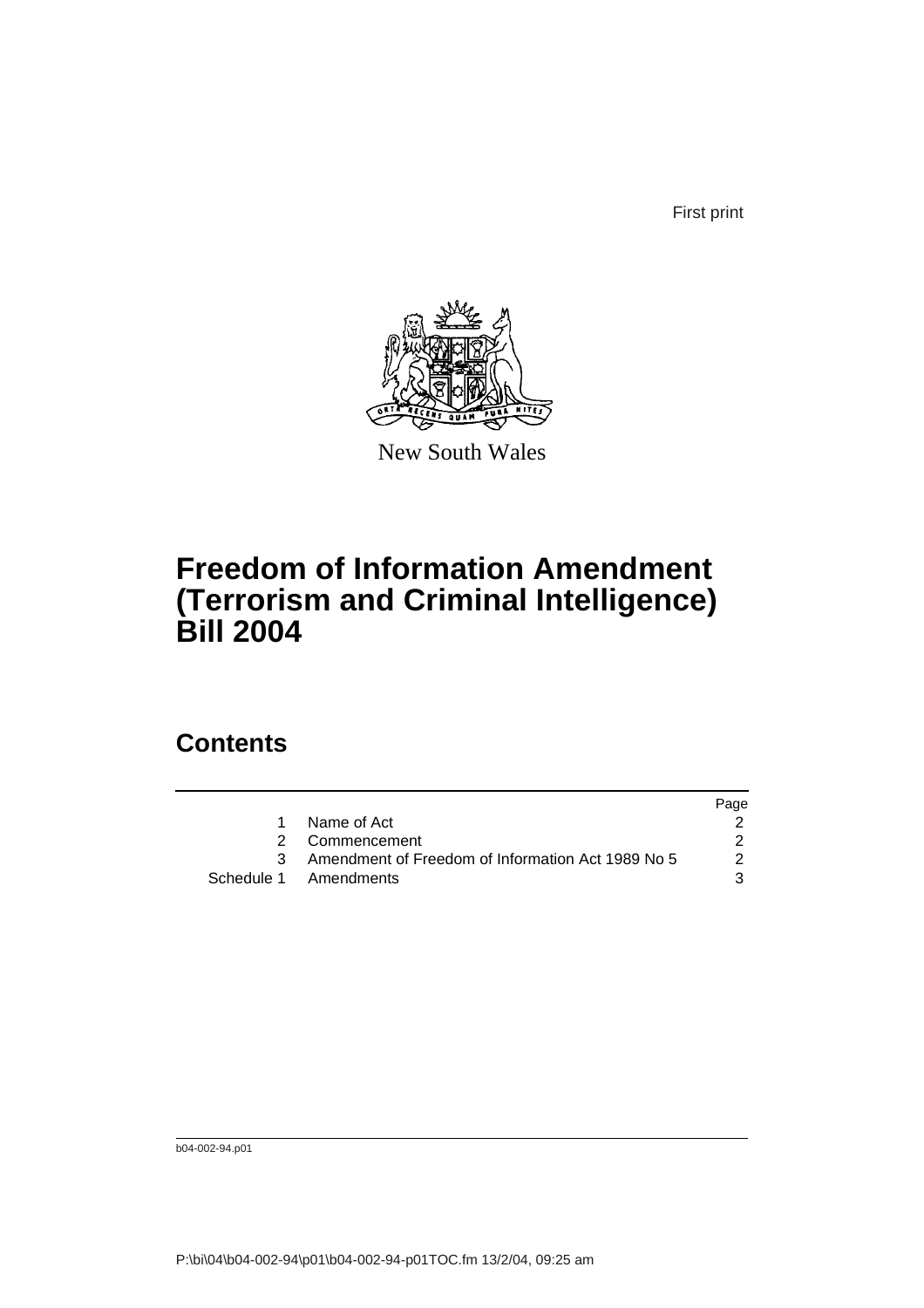**Contents** 

Page

Contents page 2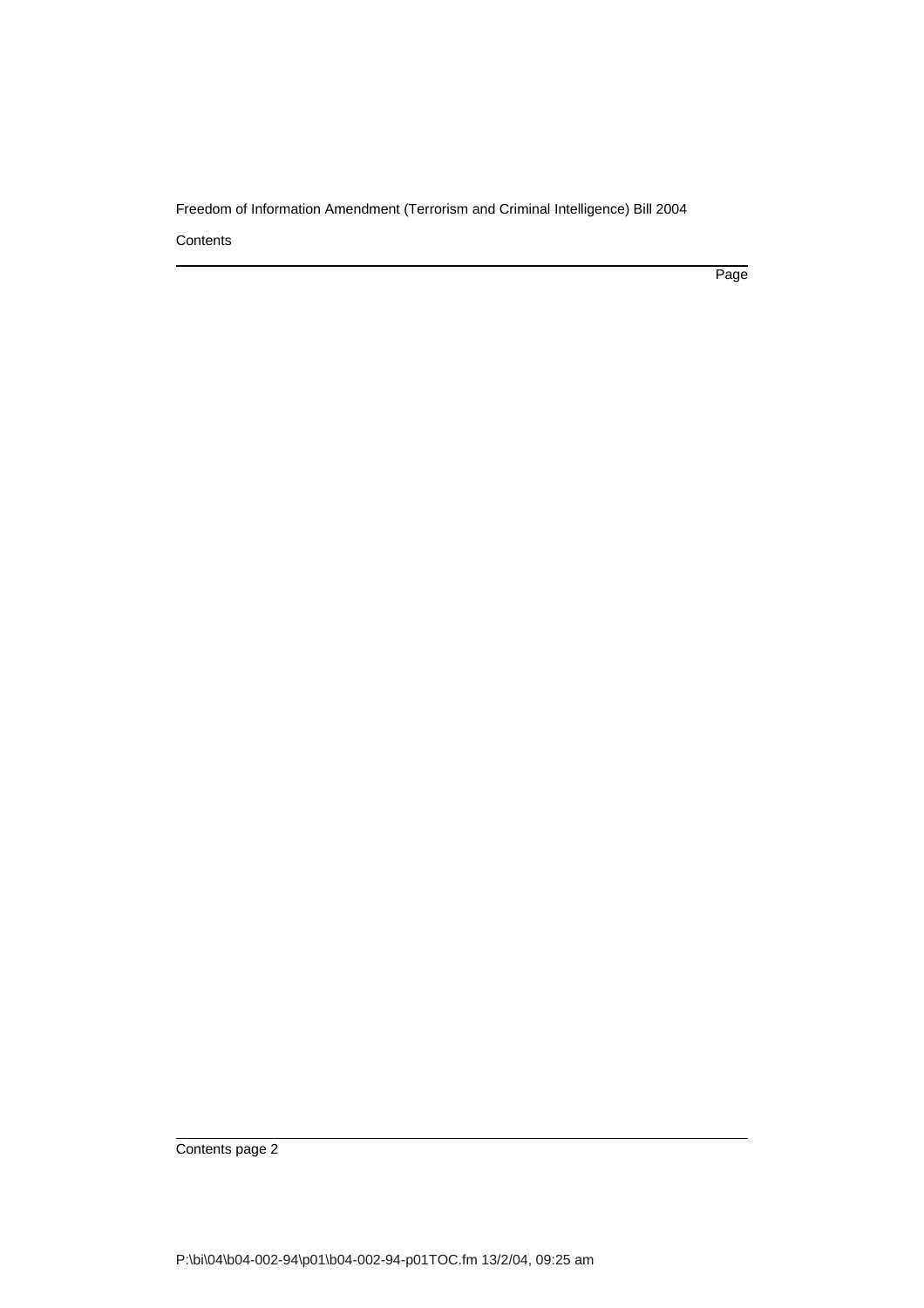

New South Wales

## **Freedom of Information Amendment (Terrorism and Criminal Intelligence) Bill 2004**

No , 2004

#### **A Bill for**

An Act to amend the *Freedom of Information Act 1989* to exempt certain documents relating to counter-terrorism and criminal intelligence from disclosure under the Act and to exempt the New South Wales Crime Commission from the operation of the Act in the exercise of certain of its functions; and for other purposes.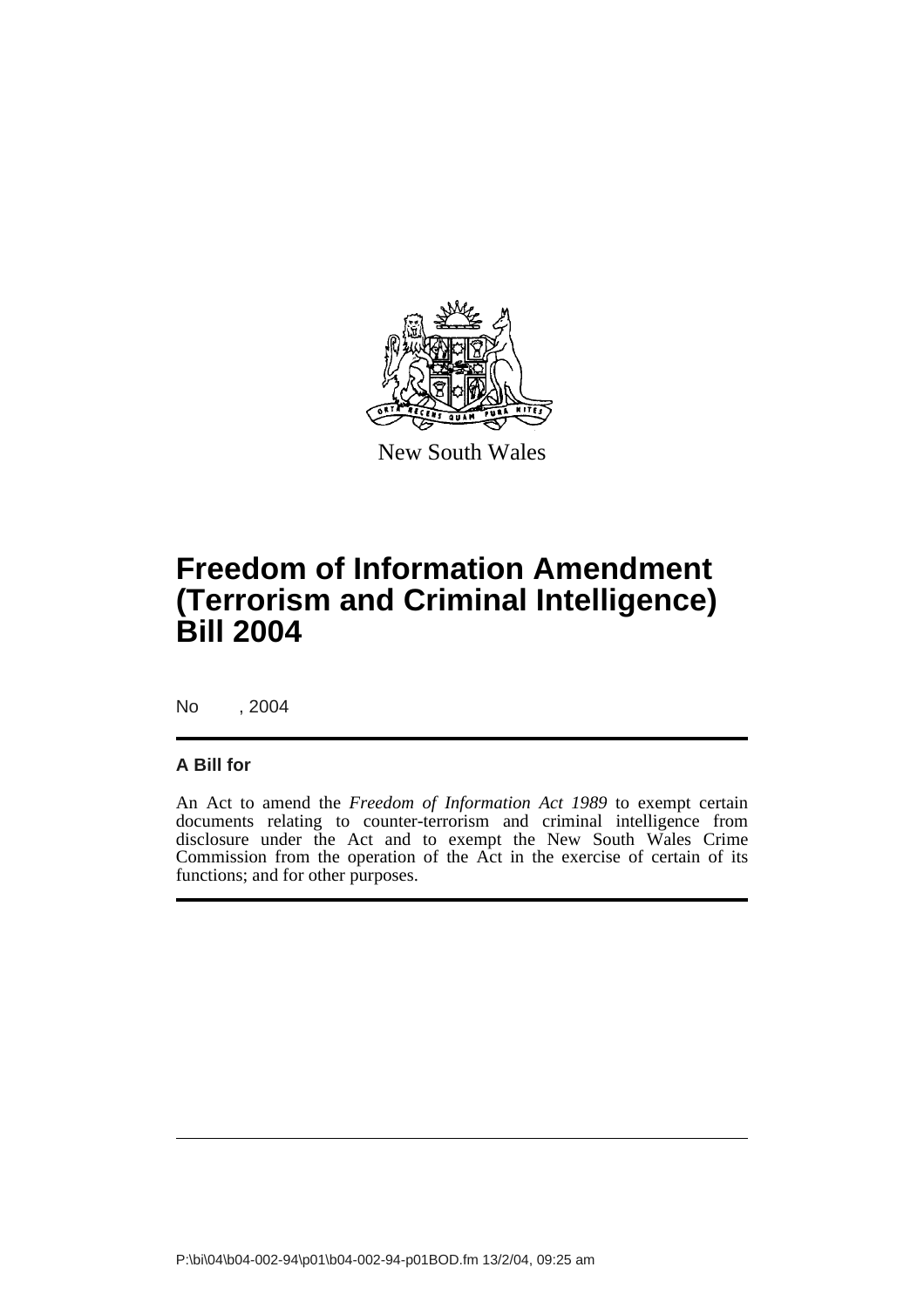<span id="page-7-2"></span><span id="page-7-1"></span><span id="page-7-0"></span>

|   | The Legislature of New South Wales enacts:                                                          |                     |
|---|-----------------------------------------------------------------------------------------------------|---------------------|
|   |                                                                                                     |                     |
| 1 | Name of Act                                                                                         | 2                   |
|   | This Act is the Freedom of Information Amendment (Terrorism and<br>Criminal Intelligence) Act 2004. | 3<br>$\overline{4}$ |
|   | <b>Commencement</b>                                                                                 | 5                   |
|   | This Act commences on a day or days to be appointed by<br>proclamation.                             | 6<br>7              |
| 3 | Amendment of Freedom of Information Act 1989 No 5                                                   | 8                   |
|   | The Freedom of Information Act 1989 is amended as set out in<br>Schedule 1.                         | 9<br>10             |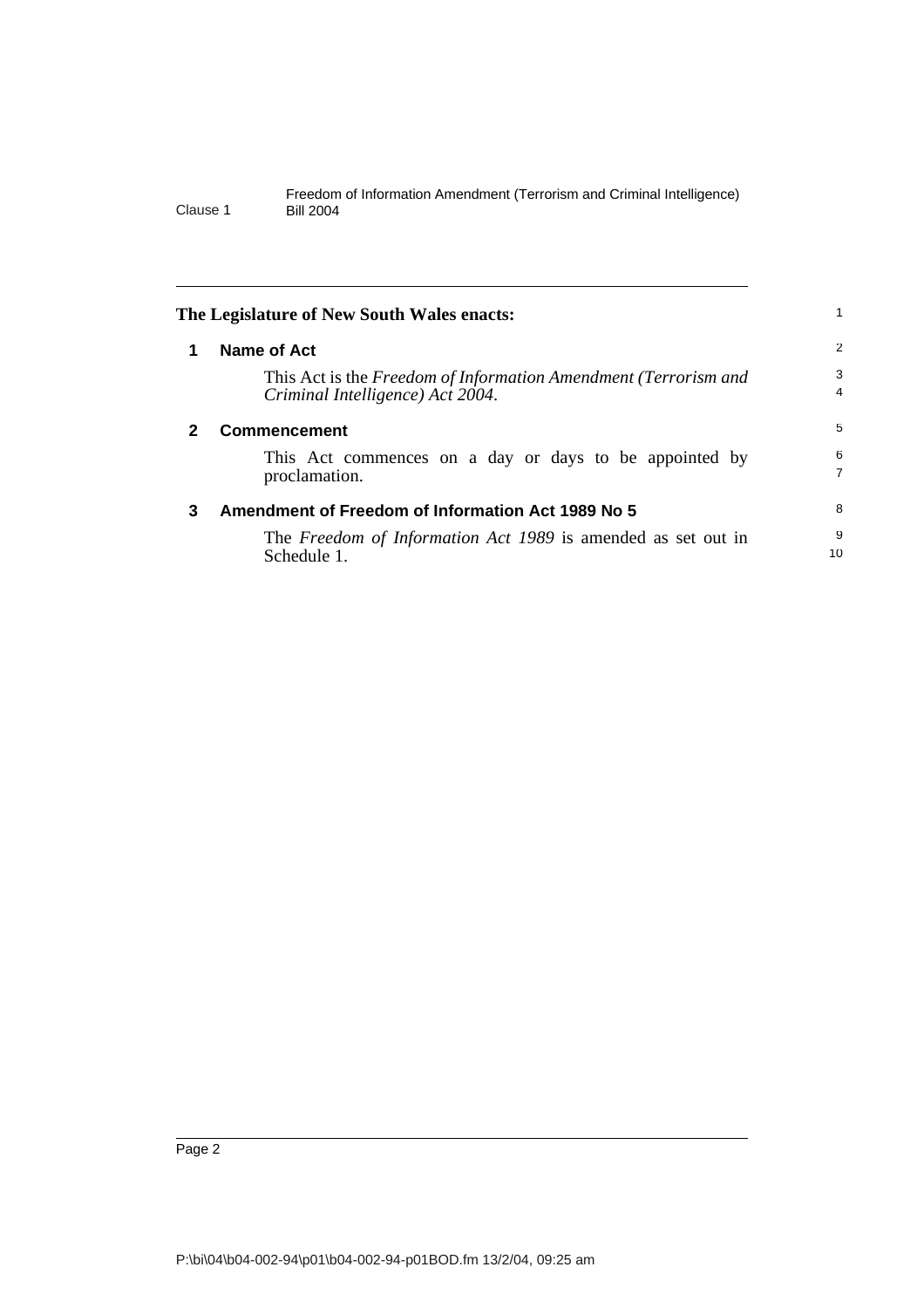Amendments Schedule 1

<span id="page-8-0"></span>

| <b>Schedule 1 Amendments</b><br>(Section 3) |                                                             |                    |                                                                                                                                                                                                                                                                              |                            |  |
|---------------------------------------------|-------------------------------------------------------------|--------------------|------------------------------------------------------------------------------------------------------------------------------------------------------------------------------------------------------------------------------------------------------------------------------|----------------------------|--|
| [1]                                         |                                                             |                    | <b>Schedule 1 Exempt documents</b>                                                                                                                                                                                                                                           | 3                          |  |
|                                             |                                                             | clause $4(3)(a)$ . | Insert "former" before "Information and Intelligence Centre" in                                                                                                                                                                                                              | 4<br>5                     |  |
| [2]                                         |                                                             | <b>Schedule 1</b>  |                                                                                                                                                                                                                                                                              | 6                          |  |
|                                             |                                                             |                    | Insert "Counter Terrorist Co-ordination Command of NSW Police, the<br>former" before "Protective Security Group" in clause 4 (3) (b).                                                                                                                                        | 7<br>8                     |  |
| [3]                                         |                                                             | <b>Schedule 1</b>  |                                                                                                                                                                                                                                                                              | 9                          |  |
|                                             |                                                             |                    | Insert after clause $4(3)$ :                                                                                                                                                                                                                                                 | 10                         |  |
|                                             |                                                             | (3A)               | A document is an exempt document if it is a document that<br>has been created by the State Crime Command of NSW Police<br>in the exercise of its functions concerning the collection,<br>analysis or dissemination of intelligence.                                          | 11<br>12<br>13<br>14       |  |
|                                             |                                                             | (3B)               | A document is an exempt document if it is a document that<br>has been created by the Corrections Intelligence Group of the<br>Department of Corrective Services in the exercise of its<br>functions concerning the collection, analysis or dissemination<br>of intelligence. | 15<br>16<br>17<br>18<br>19 |  |
| [4]                                         |                                                             | <b>Schedule 1</b>  |                                                                                                                                                                                                                                                                              | 20                         |  |
|                                             |                                                             |                    | Insert after clause 4:                                                                                                                                                                                                                                                       | 21                         |  |
|                                             | <b>4A</b><br>Documents affecting counter-terrorism measures |                    |                                                                                                                                                                                                                                                                              |                            |  |
|                                             |                                                             | (1)                | In this clause:                                                                                                                                                                                                                                                              | 23                         |  |
|                                             |                                                             |                    | <i>terrorist act</i> has the same meaning as in the <i>Terrorism</i> (Police<br>Powers) Act 2002.                                                                                                                                                                            | 24<br>25                   |  |
|                                             |                                                             | (2)                | A document is an exempt document if it contains matter the<br>disclosure of which could reasonably be expected:                                                                                                                                                              | 26<br>27                   |  |
|                                             |                                                             |                    | to facilitate the commission of a terrorist act, or<br>(a)                                                                                                                                                                                                                   | 28                         |  |
|                                             |                                                             |                    | (b)<br>to prejudice the prevention of, preparedness against,<br>response to, or recovery from, the commission of a<br>terrorist act.                                                                                                                                         | 29<br>30<br>31             |  |

Page 3